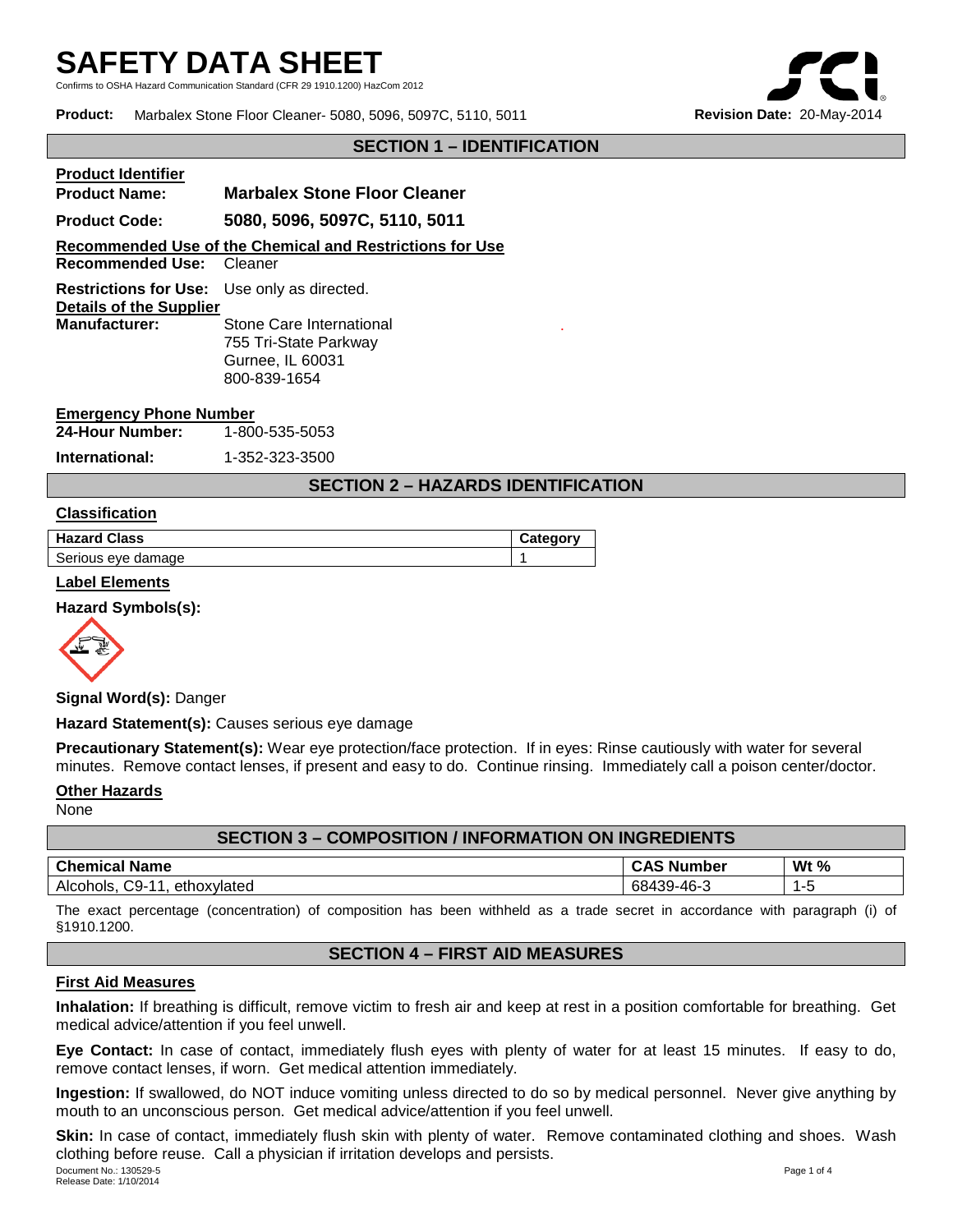Confirms to OSHA Hazard Communication Standard (CFR 29 1910.1200) HazCom 2012

**Product:** Marbalex Stone Floor Cleaner- 5080, 5096, 5097C, 5110, 5011 **Revision Date:** 20-May-2014

## **Most Important Symptoms and Effects (Acute and Delayed)**

**Inhalation:** May cause respiratory tract irritation.

**Eye Contact:** Causes serious eye damage. Symptoms may include discomfort or pain, excess blinking and tear production, with marked redness and swelling of the conjunctiva. May cause burns.

**Ingestion:** May be harmful if swallowed. May cause stomach distress, nausea or vomiting.

**Skin:** Causes skin irritation. Symptoms may include redness, edema, drying, defatting and cracking of the skin.

## **Indication of any Immediate Medical Attention and Special Treatment Needed**

**Note to Physician:** Treat symptomatically.

# **SECTION 5 – FIRE FIGHTING MEASURES**

#### **Extinguishing Media**

**Suitable:** Treat for surrounding material.

**Unsuitable:** None known.

## **Specific Hazards Arising from Chemical**

Products of combustion include but are not limited to: oxides of carbon.

## **Protective Equipment and Precautions for Firefighters**

Keep upwind of fire. Wear full fire fighting turn-out gear (full Bunker gear) and respiratory protecting (SCBA).

## **SECTION 6 – ACCIDENTAL RELEASE MEASURES**

## **Personal Precautions, Protective Equipment, and Emergency Procedures**

**Personal Precautions:** Use personal protection as recommended in Section 8. Isolate the hazard area and deny entry to unnecessary and unprotected personnel.

**Environmental Precautions:** See Section 12 for ecological information.

## **Methods and Material for Containment and Cleaning Up**

Contain and/or absorb spill with inert material (e.g. sand, vermiculite), then place in a suitable container. Do not flush to sewer or allow to enter waterways. Use appropriate Personal Protective Equipment (PPE). Scoop up material and place in a disposal container.

## **SECTION 7 – HANDLING AND STORAGE**

## **Precautions for Safe Handling**

**Handling:** May be corrosive to metals. Avoid contact with skin and eyes. Avoid breathing vapor or mist. Do not swallow. Handle and open container with care. When using do not eat, drink, or smoke.

**General Hygiene Advice:** Launder contaminated clothing before use. Wash hands before eating, drinking, or smoking.

#### **Conditions for Safe Storage, Including any Incompatibilities**

**Storage Conditions:** Keep out of reach of children. Store in original container or corrosive resistant and/or lined container. Keep container tightly closed.

**Incompatible Materials:** None known.

# **SECTION 8 – EXPOSURE CONTROLS/PERSONAL PROTECTION**

#### **Control Parameters**

## **Exposure Guidelines:**

| <b>Chemical Name</b>                           | <b>TLV</b><br><b>ACGIH</b> | DE.<br>OSHA<br>ь. | 1 IDLH<br><b>NIOSH</b> |
|------------------------------------------------|----------------------------|-------------------|------------------------|
| Alcohols,<br>ethoxylated (68439-46-3)<br>C9-11 | available<br>Not.          | Not available     | Not available          |

## **Appropriate Engineering Controls**

Use ventilation adequate to keep exposures (airborne levels of dust, fume, vapor, etc.) below the recommended exposure limits.

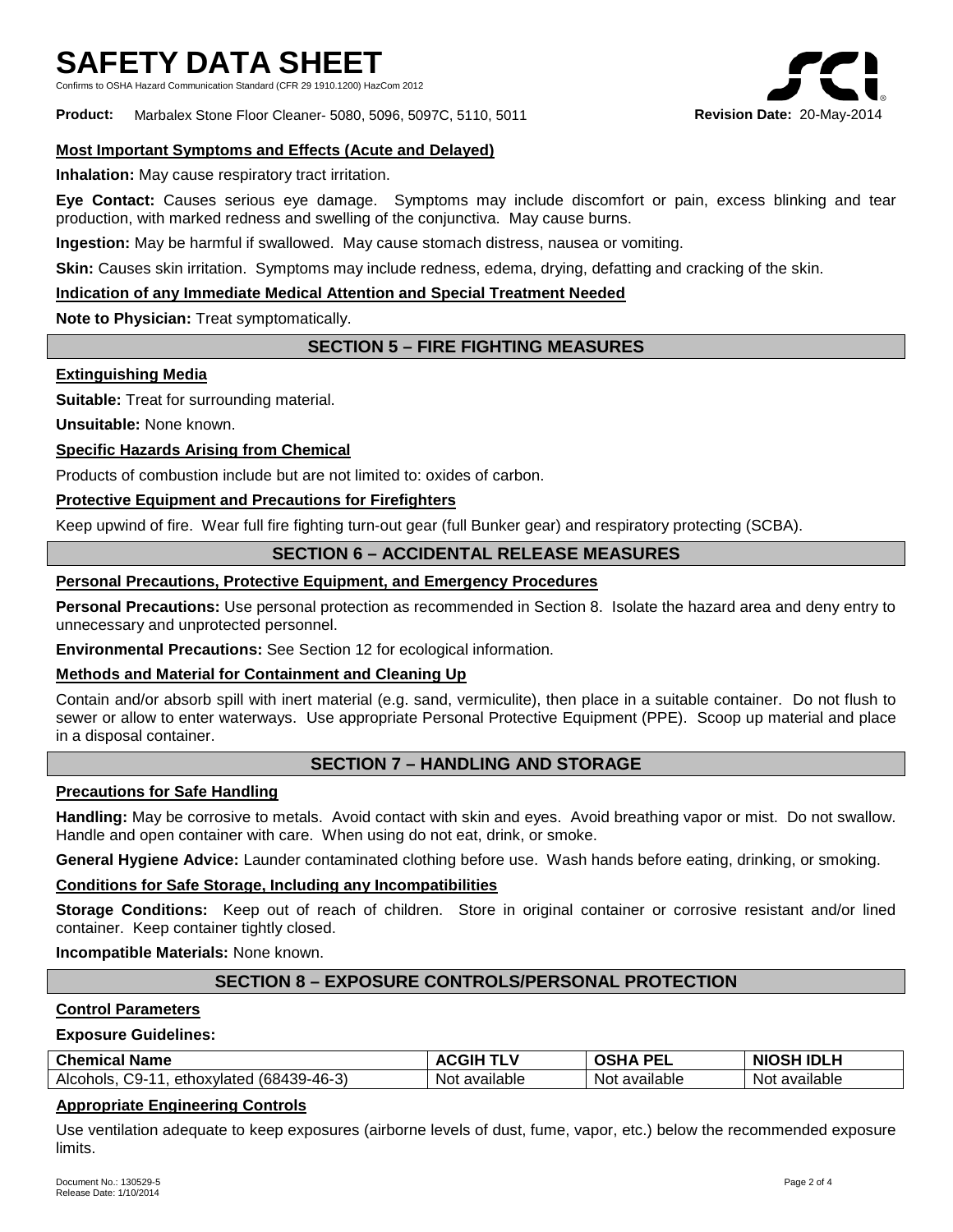Confirms to OSHA Hazard Communication Standard (CFR 29 1910.1200) HazCom 2012

**Product:** Marbalex Stone Floor Cleaner- 5080, 5096, 5097C, 5110, 5011 **Revision Date:** 20-May-2014

#### **Individual Protection Measures**

**Respiratory Protection:** None required for normal use.

**Skin and Body Protection:** Wear suitable protective clothing.

**Eye/Face Protection:** Wear approved eye protection (properly fitted dust- or splash-proof chemical safety goggles) and face protection (face shield).

**General Work/Hygienic Practices:** Handle in accordance with good industrial hygiene and safety practice.

# **SECTION 9 – PHYSICAL AND CHEMICAL PROPERTIES**

**Appearance:** Clear liquid **Odor:** Vanilla **Odor threshold:** Not determined **pH:** 7.1 **Melting point/freezing point:** Not determined **Initial boiling point and boiling range:** Not determined **Flash point:** >93.3°C (>200°F) **Evaporation rate:** Not determined **Flammability (solid, gas):** Not flammable **Upper/lower flammability or explosive limits:** Not determined **Vapor pressure:** Not determined **Vapor density:** Not determined **Relative density:** 1.00 **Solubility(ies):** Not determined **Partition coefficient (n-octanol/water):** Not determined **Auto-ignition temperature:** Not determined **Decomposition temperature:** Not determined **Viscosity:** Not determined

# **SECTION 10 – STABILITY AND REACTIVITY**

**R Reactivity:** No dangerous reaction known under conditions of normal use. May be corrosive to metals.

**Chemical stability:** Stable under recommended storage conditions.

**Possibility of hazardous reactions:** No dangerous reaction known under conditions of normal use.

**Conditions to avoid:** Heat. Incompatible materials.

**Incompatible materials:** None known.

**Hazardous decomposition products:** May include and are not limited to: oxides of carbon.

# **SECTION 11 - TOXICOLOGICAL INFORMATION**

**Information on Toxicological Effects**

**Likely Routes of Exposure:** Inhalation, skin contact, eye contact, ingestion

**Information Related to Physical, Chemical, and Toxicological Effects**

See section 4 of this SDS.

**Delayed and Immediate Effects as well as Chronic Effects from Short and Long-term Exposure**

**Carcinogenicity: NTP:** No **IARC:** No **OSHA:** No

**Numerical Measures of Toxicity**